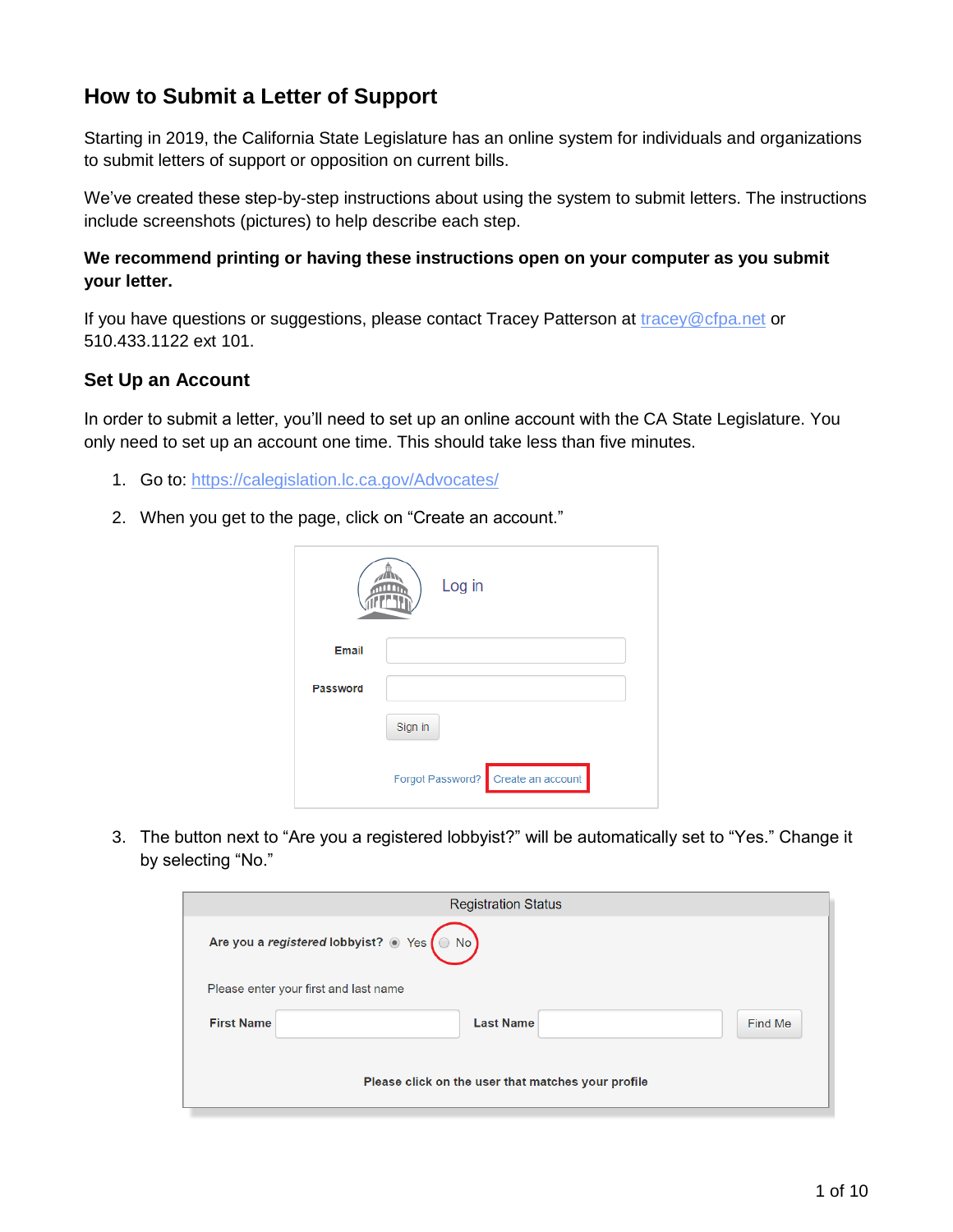4. Enter your first and last names. Your full name is required information. You can enter your address, phone number, and fax number, but that information is NOT required.

| First Name*         | Last Name*                             |  |  |
|---------------------|----------------------------------------|--|--|
| <b>Address</b>      |                                        |  |  |
| <b>City</b>         | <b>State</b><br><b>ZIP</b>             |  |  |
|                     | <b>CA</b><br>$\boldsymbol{\mathrm{v}}$ |  |  |
| <b>Phone Number</b> | <b>Fax Number</b>                      |  |  |

5. This next step varies for **organizations** and **individuals.** Please be sure to follow the instructions that match your needs!

## **FOR ORGANIZATIONS**

If you are setting up an account to submit a letter on behalf of your organization**,** check the box next to "I am affiliated with an organization."

A. Start typing in the name of your organization. The system may display a list of organizational names. Select the name that matches your organization.

If you don't see your organization listed, go to Step B.

|                                                               | <b>Organization Details</b> |
|---------------------------------------------------------------|-----------------------------|
| ■ I am affiliated with an organization                        |                             |
| <b>Organization</b>                                           |                             |
| <b>California Food</b>                                        |                             |
| CALIFORNIA FOOD POLICY ADVOCATES<br>CALIFORNIA FOOD PRODUCERS |                             |
| Your position in the organization *                           |                             |
|                                                               |                             |

B. If your organization is not listed, click "New Organization."

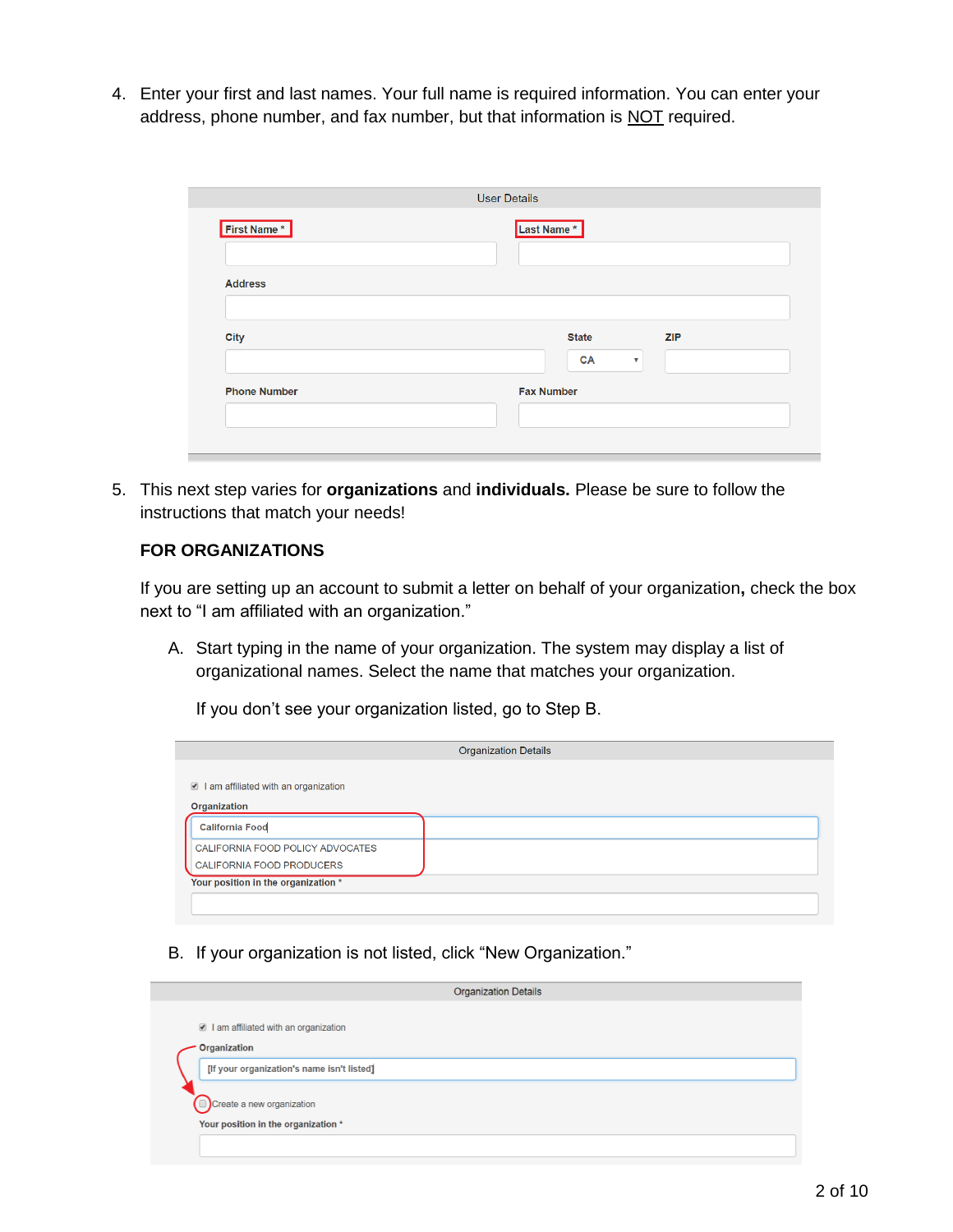Then type in the name of your organization and your position.

| <b>Organization Details</b>          |  |
|--------------------------------------|--|
|                                      |  |
| I am affiliated with an organization |  |
| Create a new organization            |  |
|                                      |  |
| New Organization                     |  |
| <b>Organization Name</b>             |  |
|                                      |  |
|                                      |  |
| Your position in the organization *  |  |
|                                      |  |
|                                      |  |

#### **FOR INDIVIDUALS**

If you are setting up an account to submit a letter as an individual, do NOT check the box next to "I am affiliated with an organization." Even if you are a representative of an organization (staff, volunteer, etc.), leave this unchecked when creating an account to submit a letter as an individual.

|                                                          | <b>Organization Details</b> |
|----------------------------------------------------------|-----------------------------|
| $\left(\Box\right)$ I am affiliated with an organization |                             |

- 6. Type in your email address.
	- a. Select a security question and type in the answer.
	- b. Check the box next to "I am not a robot."
	- c. Hit "Register."

|                                                        | <b>Account Details</b> |                                                                                                                                          |  |
|--------------------------------------------------------|------------------------|------------------------------------------------------------------------------------------------------------------------------------------|--|
| Email Address *                                        |                        | Your temporary password will be e-mailed to<br>you upon registration, so please enter a valid<br>email.                                  |  |
| <b>Confirm Email Address *</b>                         |                        | Upon registering, a confirmation email will also<br>be sent to your organization's email addresses if<br>it has already been registered. |  |
| <b>Security Question*</b>                              |                        |                                                                                                                                          |  |
| What was your childhood nickname?                      |                        | ▼                                                                                                                                        |  |
| <b>Security Answer*</b>                                |                        |                                                                                                                                          |  |
|                                                        |                        |                                                                                                                                          |  |
|                                                        |                        |                                                                                                                                          |  |
| I'm not a robot<br><b>reCAPTCHA</b><br>Privacy - Terms |                        |                                                                                                                                          |  |
|                                                        | Register               |                                                                                                                                          |  |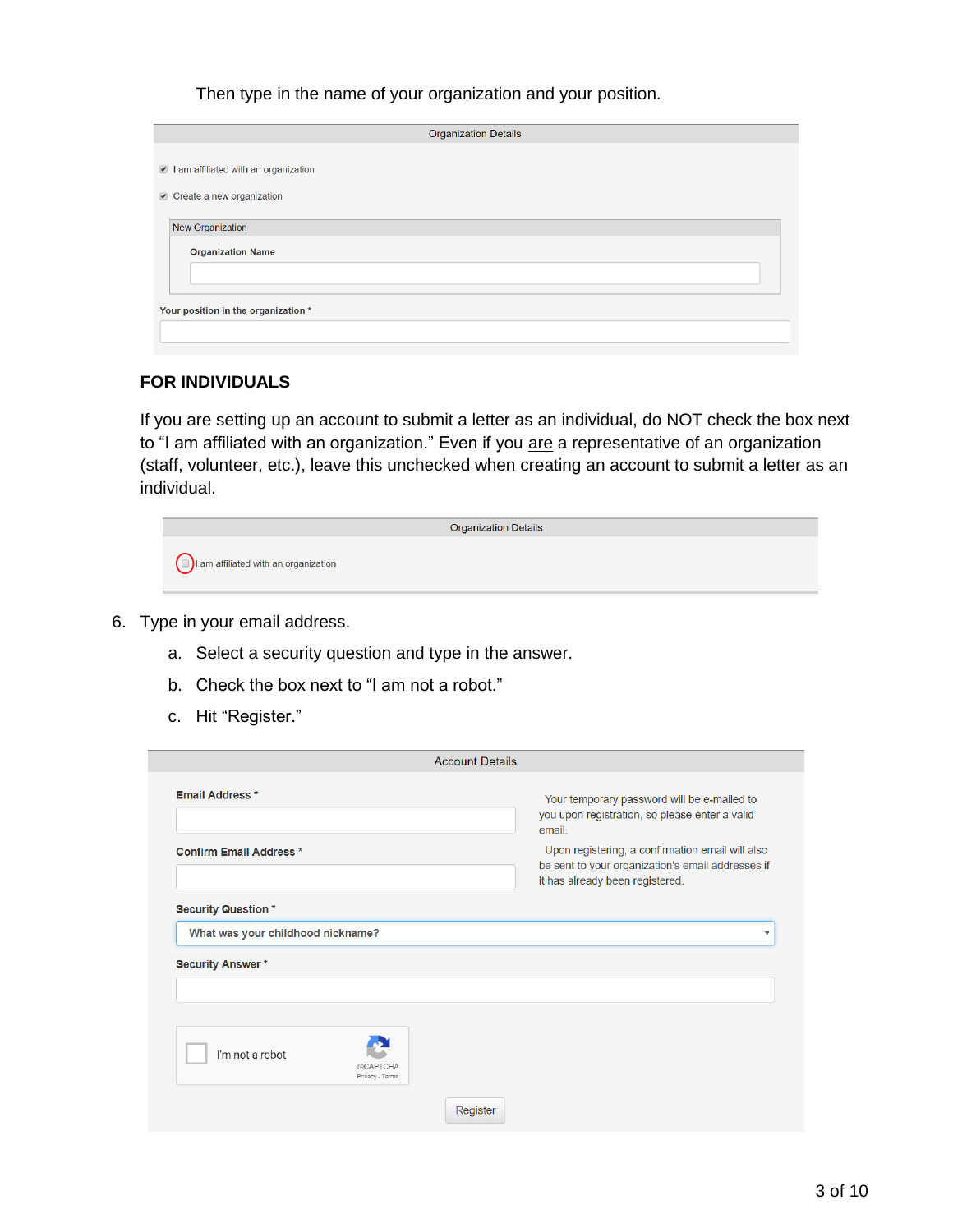7. Once you hit "Register," you should be sent back to the log-in page. Before you can log in, you need to access your temporary password.

|          | Log in                             |
|----------|------------------------------------|
| Email    |                                    |
| Password |                                    |
|          | Sign in                            |
|          | Forgot Password? Create an account |
|          |                                    |

- 8. Go to the email account you provided in the steps above. Check for an email sent by "Advocates Support Team" (California.Advocates@lc.ca.gov). That email will include a temporary password.
- 9. On the log-in page (pictured in Step 7), sign in using your email address and the temporary password.
- 10. You will automatically be asked to select a new password. Type your new password, type the same password again to verify, and hit "Change Password."

You are now ready to submit your letter!

| <b>Account Setup</b>                                                                                                                                                                                               |                        |  |  |
|--------------------------------------------------------------------------------------------------------------------------------------------------------------------------------------------------------------------|------------------------|--|--|
| Please change your account password before proceeding.<br>Welcome to Committee Actions Advocates,                                                                                                                  |                        |  |  |
| Your password must be between 8 and 20 characters, contain at least one digit, one uppercase character and one lower case<br>character. Only the following special charters are permitted: $(QH)$ $\otimes$ $(2H)$ |                        |  |  |
| <b>New Password:</b>                                                                                                                                                                                               |                        |  |  |
| <b>Verify Your New</b><br>Password:                                                                                                                                                                                |                        |  |  |
|                                                                                                                                                                                                                    | <b>Change Password</b> |  |  |
|                                                                                                                                                                                                                    |                        |  |  |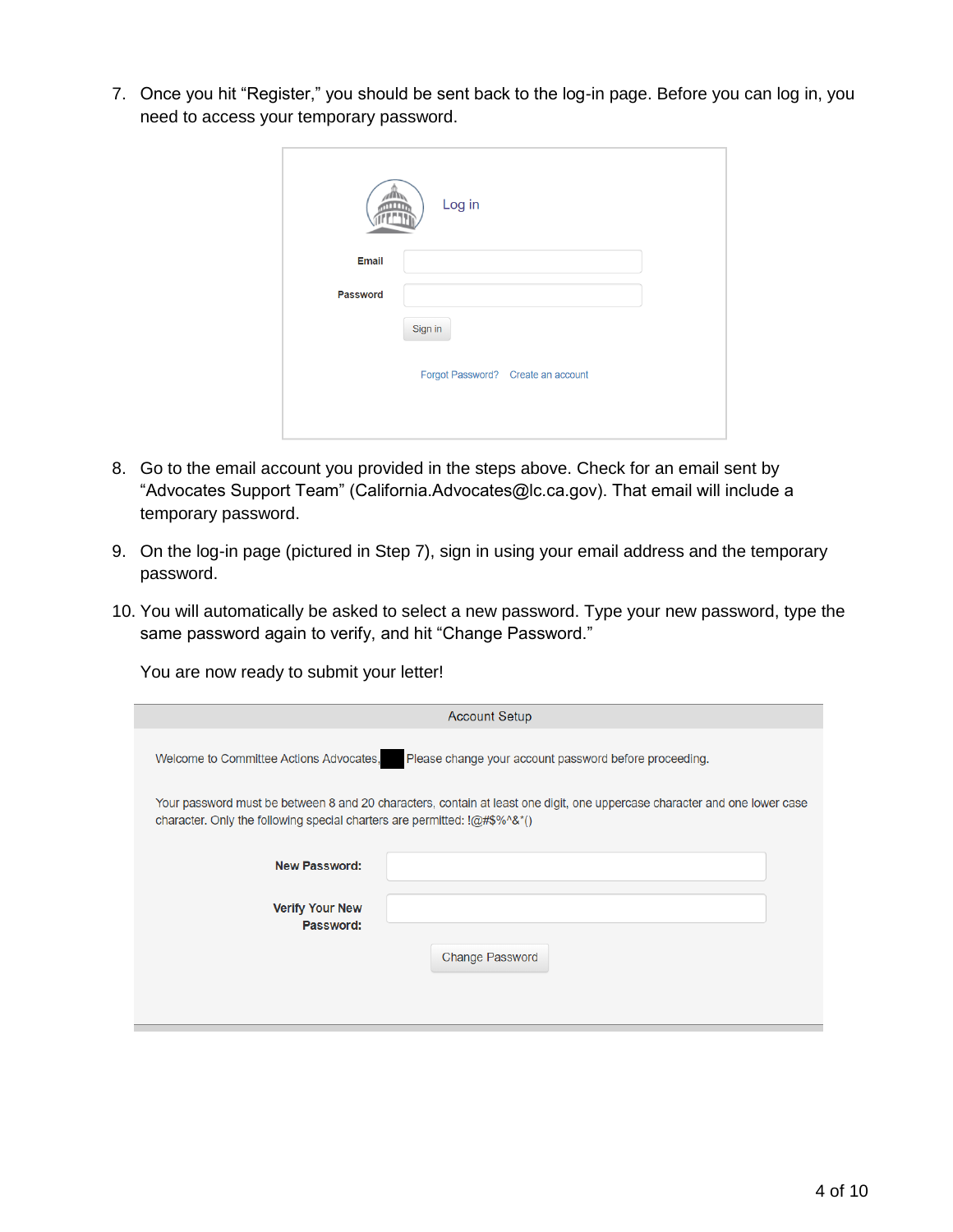## **Submit a Letter: Organizations**

Organizations and individuals will take different steps to submit a letter. Step-by-step details for organizations are below. You can also access instructions to submit an [individual letter.](#page-7-0)

- 1. Go to:<https://calegislation.lc.ca.gov/Advocates/>
- 2. Sign into your account using your email address and password.

|                 | Log in                             |
|-----------------|------------------------------------|
| Email           |                                    |
| <b>Password</b> |                                    |
|                 | Sign in                            |
|                 | Forgot Password? Create an account |
|                 |                                    |

3. Once you sign in, you will enter your homepage. Click on "Submit a Letter."



## **Recent Document Submissions**

You have not submitted any documents...

4. Select the bill you are writing about. If you want to submit letters for multiple bills, you will submit them one at a time.

Click on the down arrow to select the type of bill. The most common bill types are "SB" (Senate Bill) and "AB" (Assembly Bill).

| Select a Bill   |                                                                               |           |        |
|-----------------|-------------------------------------------------------------------------------|-----------|--------|
| <b>Measure:</b> | <b>AB</b><br>Ø                                                                |           |        |
| Session Ty      | AB<br><b>ACA</b><br><b>ACR</b><br><b>AJR</b>                                  | llar<br>▼ |        |
|                 | <b>SB</b><br><b>SCA</b><br><b>SCR</b><br><b>SJR</b><br><b>SR</b><br><b>HR</b> |           | Search |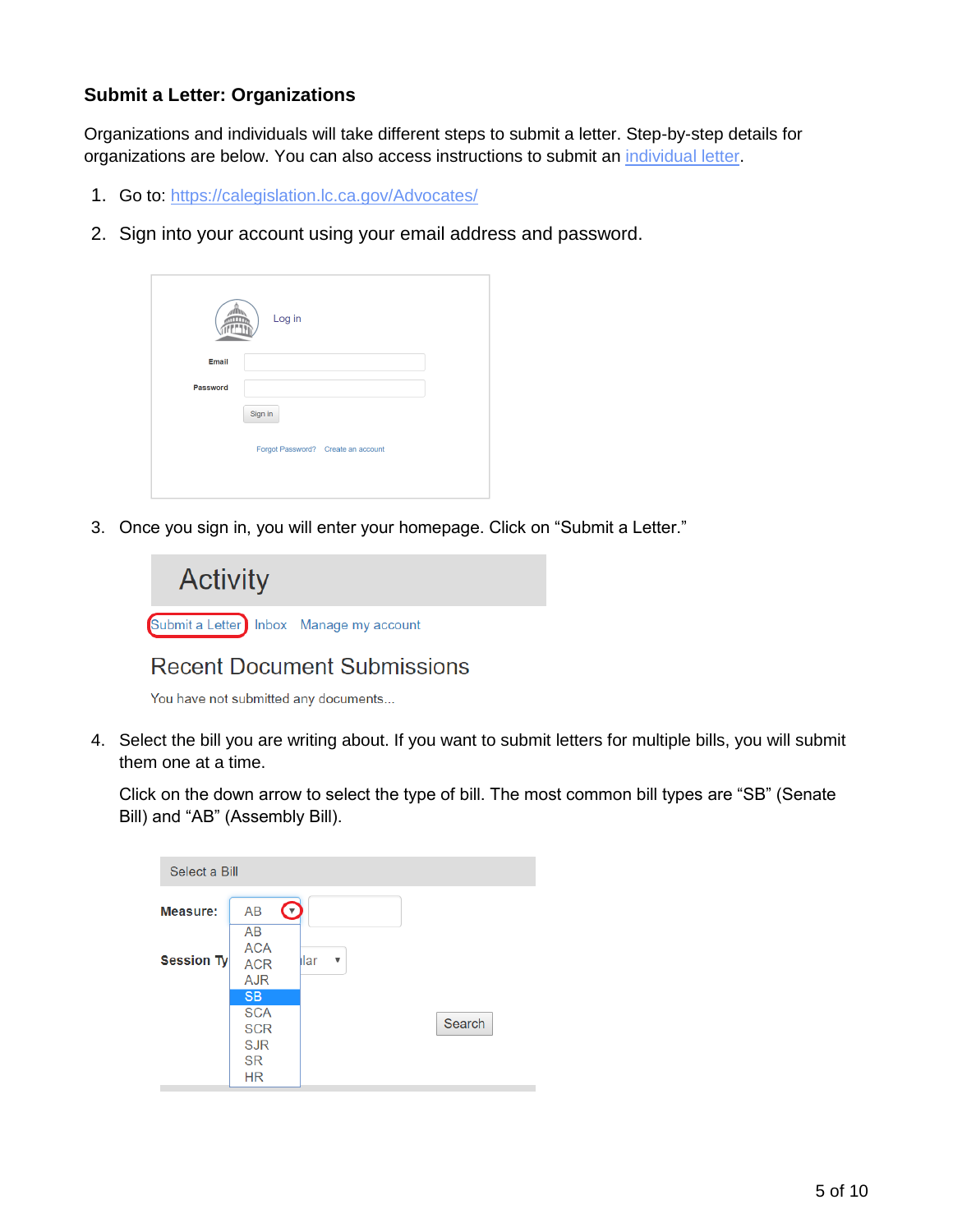5. Type in the bill number and hit "Search." In this example, we are using the bill SB 285.

| Select a Bill                                    |                         |               |
|--------------------------------------------------|-------------------------|---------------|
| <b>SB</b><br>Measure:<br>$\overline{\mathbf{v}}$ | 285                     |               |
| <b>Session Type:</b><br>Regular                  | $\overline{\mathbf v}$  |               |
|                                                  | Search                  |               |
| <b>Bill</b>                                      | <b>Subject</b>          | <b>Author</b> |
| <b>SB 285</b>                                    | Public social services. | Wiener        |

6. If more than one version of the bill is listed, select the latest version.

Then click "Next => Select Recipient."

| <b>Bill Version Date</b> |                          | <b>Bill Version</b> |
|--------------------------|--------------------------|---------------------|
| $\bigcirc$ 2019-02-13    |                          | Introduced          |
|                          | Next => Select Recipient |                     |

- 7. When the bill has been assigned to a legislative committee, the committee will be listed. In this example, the bill has been assigned to the Senate Human Services Committee.
	- a. Click to select committee that you want to receive your letter.
	- b. If applicable, you can also opt to notify the staff of the bill's author.
	- c. Click "Next => Select Client"

| Committee                                 | <b>Author Staff</b>                                    |
|-------------------------------------------|--------------------------------------------------------|
| Committee(s):<br><b>Senate Committees</b> | Selected Bill Does not have any author staff to notify |
| <b>Human Services</b>                     |                                                        |
|                                           | Next => Select Client.                                 |

8. Click the box next to the name of your organization. Then click "Next => Upload Letter"

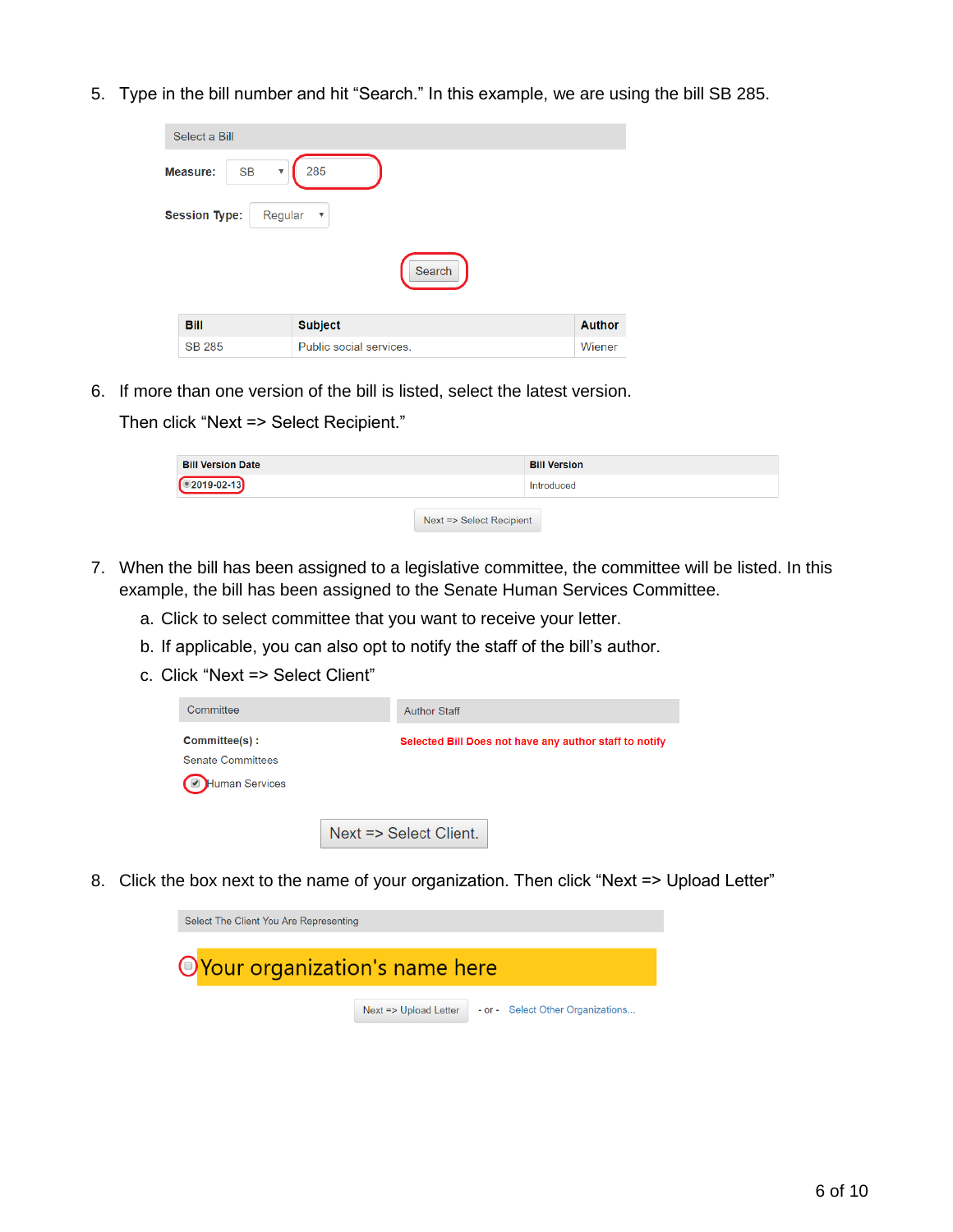- 9. Select your position on the bill. In this example, we've selected "Support."
	- a. Type in a subject line. For this example, we've typed "SB 285 (Wiener) Support"
	- b. Click "Choose File" and select the file that contains your letter.
	- c. Click "Next => Review Submission"

| Upload The File For Submission                                                                                                                                                                                                                                                         |  |                           |                    |                       |
|----------------------------------------------------------------------------------------------------------------------------------------------------------------------------------------------------------------------------------------------------------------------------------------|--|---------------------------|--------------------|-----------------------|
| Stance*:<br>● Support                                                                                                                                                                                                                                                                  |  | Oppose                    | Support if Amended | Oppose unless Amended |
| Subject*:                                                                                                                                                                                                                                                                              |  | SB 285 (Wiener) - Support |                    |                       |
| $Letter^*$ :<br><b>Choose File</b><br>No file chosen                                                                                                                                                                                                                                   |  |                           |                    |                       |
| <b>General Letter requirements</b>                                                                                                                                                                                                                                                     |  |                           |                    |                       |
| • Letters must be signed.<br>• Letters must include a reference to bill it is in reference to.<br>• Letters from a single organization must be on that organization's letterhead.<br>• Letters from multiple organizations must include the letterhead insignia for each organization. |  |                           |                    |                       |

Next => Review Submission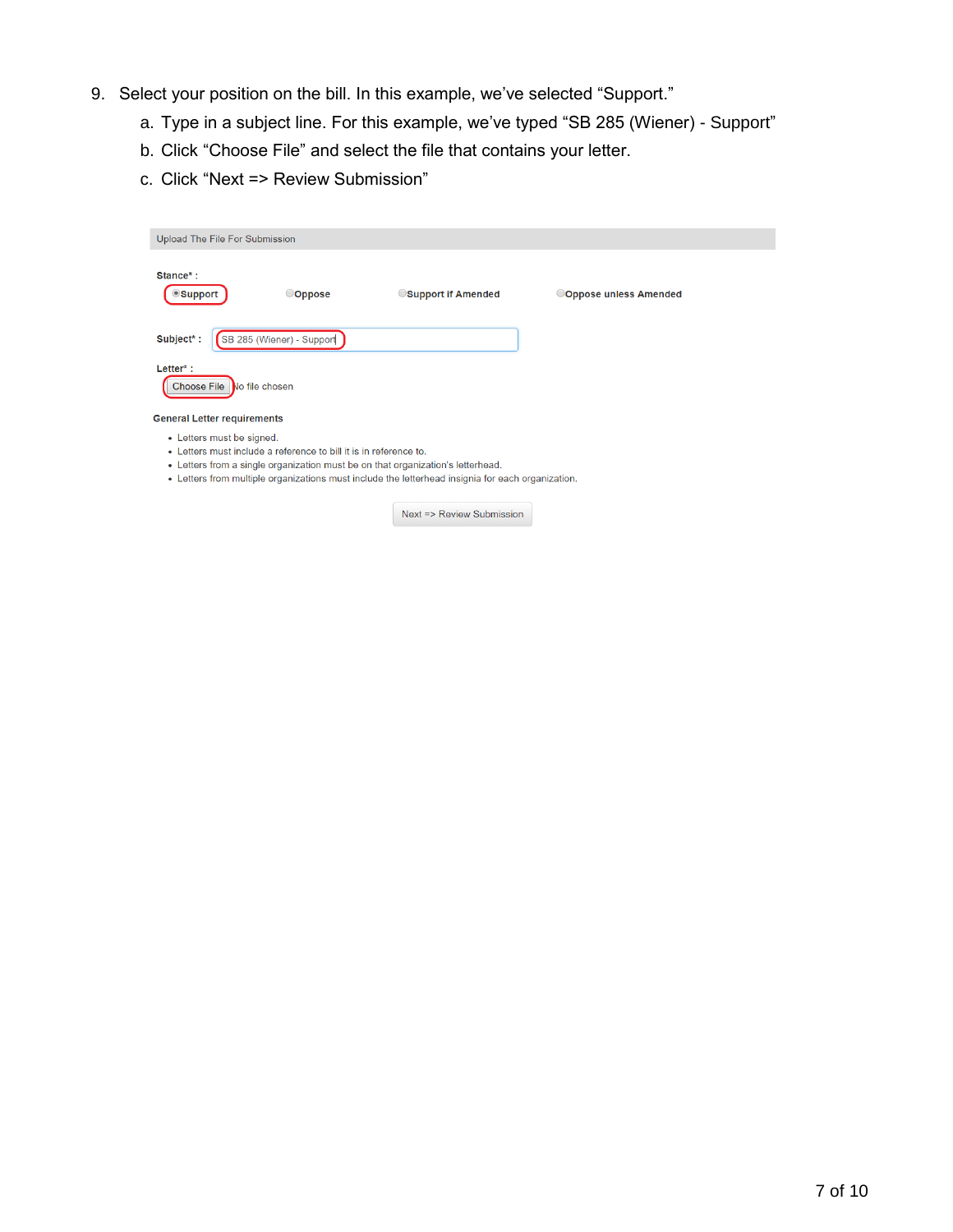## <span id="page-7-0"></span>**Submit a Letter: Individuals**

Organizations and individuals will take different steps to submit a letter. Step-by-step details for individuals are below.

- 1. Go to:<https://calegislation.lc.ca.gov/Advocates/>
- 2. Sign into your account using your email address and password.



3. Once you will sign in, you will enter this page.

| <i>California. Legislature</i><br>ADVOCATES |                            |          |
|---------------------------------------------|----------------------------|----------|
| Select a Bill                               | Select Your Stance         |          |
| AB.<br>Measure:<br>$\pmb{\tau}$             | Support                    | © Oppose |
| <b>Session Type:</b><br>Regular *           | Enter Your Stance          |          |
| Search                                      |                            |          |
| Select a Committee                          |                            |          |
| Please select a bill to proceed<br>٠        |                            |          |
|                                             | El Submit a latter instead |          |

4. Select the bill you are writing about. If you want to submit letters for multiple bills, you will submit them one at a time.

Click on the down arrow to select the type of bill. The most common bill types are "SB" (Senate Bill) and "AB" (Assembly Bill).

| Select a Bill     |                                                                               |           |        |
|-------------------|-------------------------------------------------------------------------------|-----------|--------|
| <b>Measure:</b>   | <b>AB</b><br>$\mathbf{(\tau)}$<br>AB                                          |           |        |
| <b>Session Ty</b> | <b>ACA</b><br><b>ACR</b><br><b>AJR</b>                                        | ılar<br>▼ |        |
|                   | <b>SB</b><br><b>SCA</b><br><b>SCR</b><br><b>SJR</b><br><b>SR</b><br><b>HR</b> |           | Search |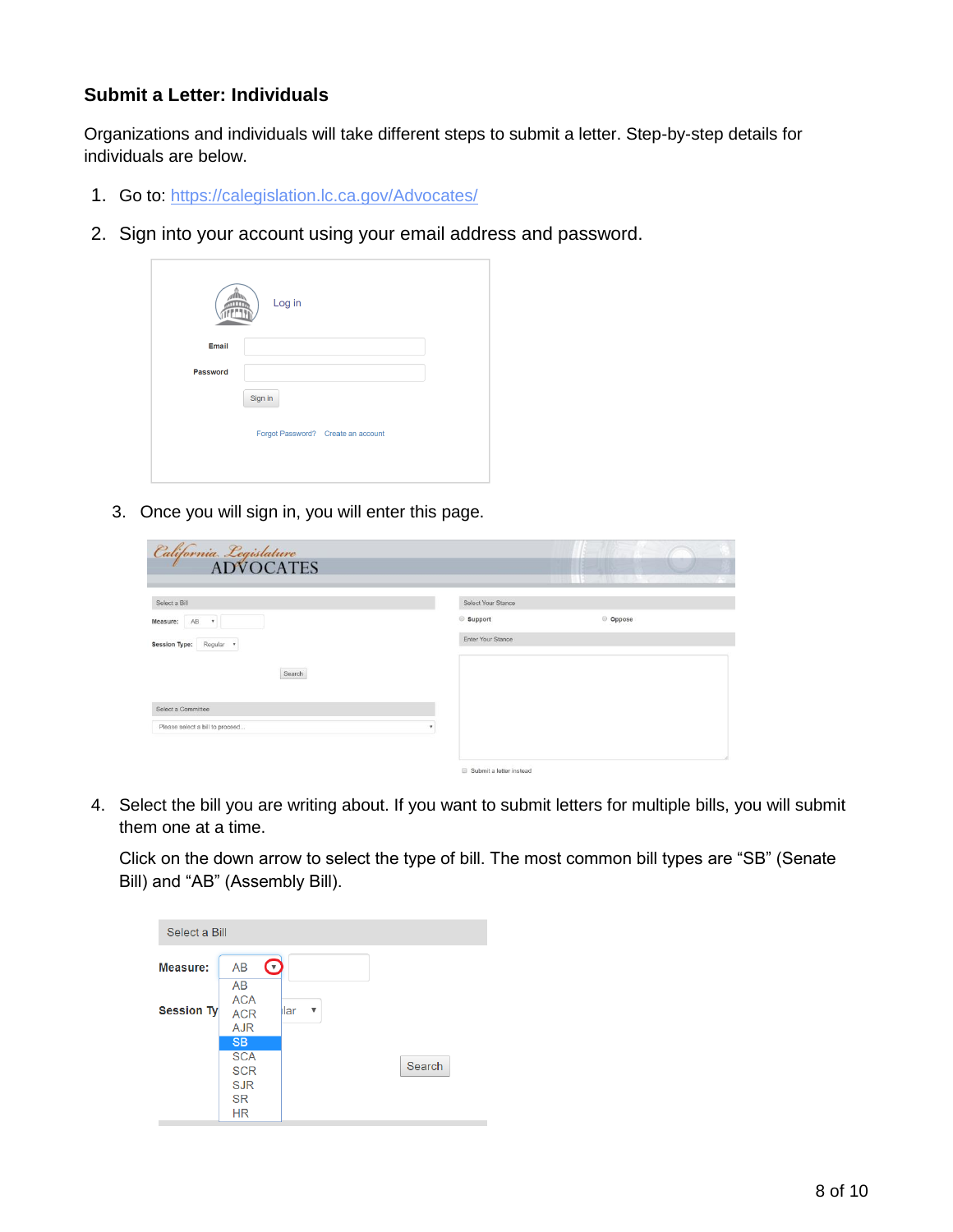5. Type in the bill number and hit "Search." In this example, we are using the bill SB 285

| Select a Bill                                 |                         |               |
|-----------------------------------------------|-------------------------|---------------|
| <b>SB</b><br>Measure:<br>$\blacktriangledown$ | 285                     |               |
| <b>Session Type:</b><br>Regular               | $\boldsymbol{\nabla}$   |               |
|                                               | Search                  |               |
| <b>Bill</b>                                   | <b>Subject</b>          | <b>Author</b> |
| <b>SB 285</b>                                 | Public social services. | Wiener        |

6. When the bill has been assigned to a legislative committee, the committee will be listed. In this example, the bill has been assigned to the Senate Human Services Committee.

Click on the down arrow and select the committee that you want to receive your letter.

| Select a Committee            |  |
|-------------------------------|--|
| <b>Human Services</b>         |  |
| ------Senate Committees------ |  |
| <b>Human Services</b>         |  |

7. Select "Support" or "Oppose" to indicate your position on the bill.

In this example, we've selected "Support."

| <b>Select Your Stance</b> |          |
|---------------------------|----------|
| <b>Support</b>            | O Oppose |

8. Type or paste the text of your letter. If you would prefer to attach your letter, click the box next to "Submit a letter instead."